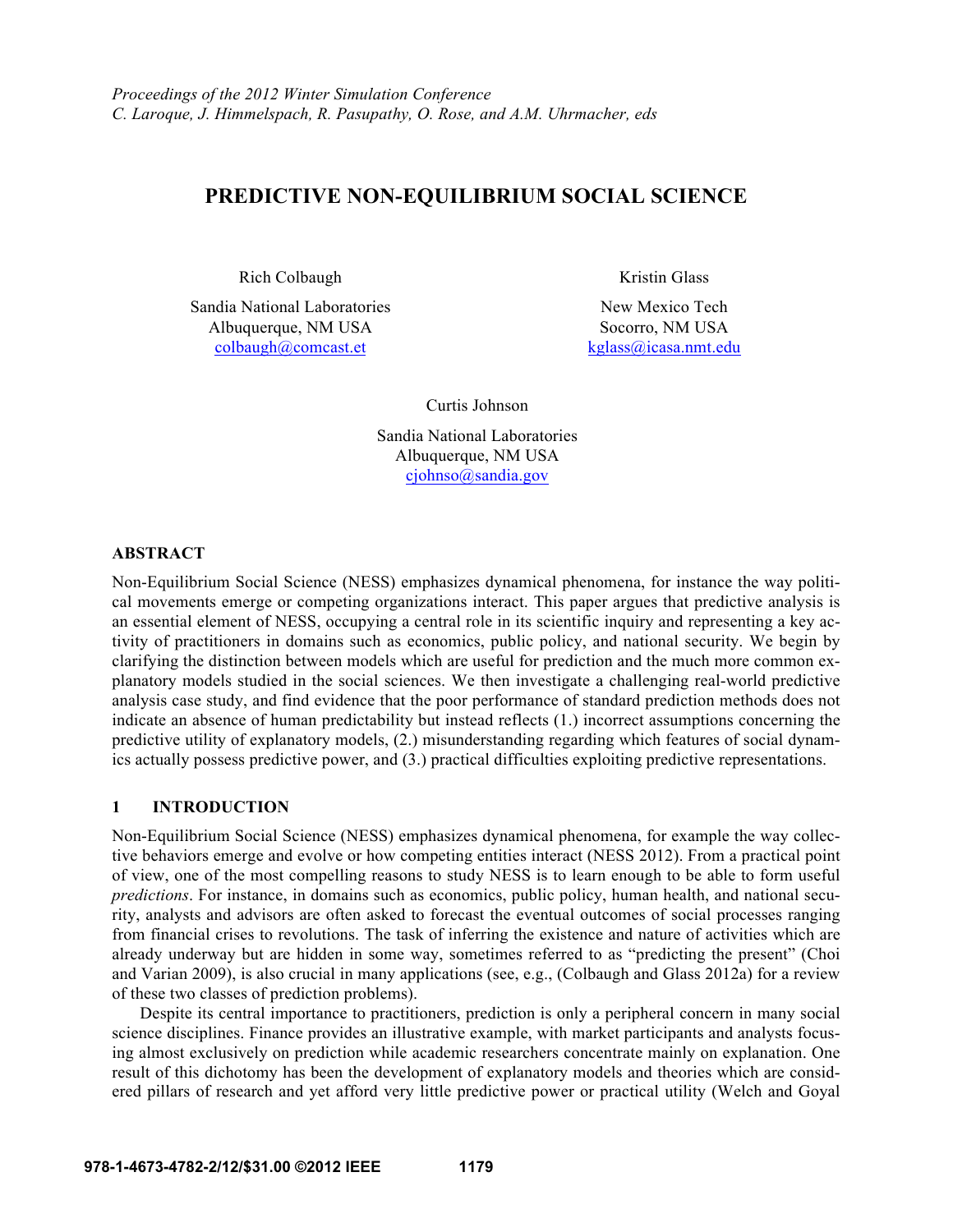2007; Farmer, Patelli, and Zovko 2005). The situation is similar in other business-oriented fields. For instance, (Shmueli and Koppius 2011) shows that, despite substantial interest in prediction among practitioners, only 52 of the 1072 papers published in top-ranked management journals during the period 1999- 2006 make predictive claims, and of these only seven "carried out proper predictive modeling or testing". Similar conditions exist in political science (Schrodt 2010), economics (Feelders 2002), sociology (Watts 2011), and elsewhere in social science (Berk 2008).

One possible explanation for this state of affairs could be that prediction, while undeniably important in practice, is somehow "unscientific" and therefore not worthy of serious attention by researchers (Kendall and Stuart 1977, Parzen 2001). However, careful and systematic examination reveals that predictive modeling and testing serve several essential scientific functions. At a fundamental level, philosophers of science have long argued that both explanatory and predictive power are required in a proper scientific theory, and indeed that explanation without predictive power is "pre-scientific" (Hempel and Oppenheim 1948). Concrete examples of the foundational role of prediction in the social sciences are given in (Hempel and Oppenheim 1948, Schrodt 2010; Ward, Greenhill, and Bakke 2010). Additional discussion concerning the value of prediction to the advancement of scientific theory may be found in (Shmueli and Koppius 2011) and the references therein.

Equally importantly, predictive methods enable the "operationalization" of key scientific tasks. For instance, the recent availability of large, rich datasets capturing myriad aspects of human behavior, such as the electronic traces of communication, innovation, consumption, and mobility left online, offer unprecedented views of human activity (Glass and Colbaugh 2011). Making sense of these data involves discovery and exploration of complex relationships and patterns which are difficult to hypothesize about *ex ante*, as is typically done with explanatory investigations, and is more naturally approached using predictive methods (Hastie, Tibshirani, and Friedman 2009). The development of new scientific theory requires rigorous empirical techniques for comparison and evaluation, for example of competing theories or of the discrepancies between a given theory and the real-world, and predictive models are well-suited to this type of analysis. Additionally, the concepts and methods of predictive analysis permit characterization of important aspects of NESS phenomena. Consider, as but one example, how knowledge of the *predictability* of dynamical processes has emerged as a fundamental element of scientific knowledge, allowing precise classification of the "know-ability" of attributes of systems and activities (Taleb 2007).

In view of the above discussion, this paper adopts the position that predictive analysis is an essential element of social science generally and NESS specifically, occupying a central role in scientific inquiry and representing a key activity of practitioners in domains such as economics, public policy, business, and national security. We begin, in Section 2, with a demonstration that predictive models and explanatory models are indeed different tools, possessing distinct objectives and implementing different strategies to manage inevitable modeling trade-offs. In particular, it is shown that good explanatory performance need not imply significant predictive power. Section 3 then presents a fairly comprehensive case study of an important class of social networks and their dynamics. The objects of interest are *signed* social networks, where positive and negative edges reflect friendly and antagonistic social ties, respectively. We derive a novel algorithm for edge-sign prediction that leverages structural balance theory (Heider 1948). The proposed algorithm outperforms a "gold-standard" method in empirical tests with two large-scale online social networks, with the boost in prediction accuracy being especially significant in situations where only limited training data are available. Interestingly, the inferred edge-signs are also shown to be useful when predicting the evolution of adversarial network dynamics. This case study offers evidence that the poor performance of traditional prediction techniques when applied to social phenomena does not indicate an absence of human predictability, but instead reflects misunderstanding regarding which social science models and features actually possess predictive power and how these models and features can be exploited in practical settings. Finally, in Section 4, we present a brief summary of the paper and suggest directions for future research.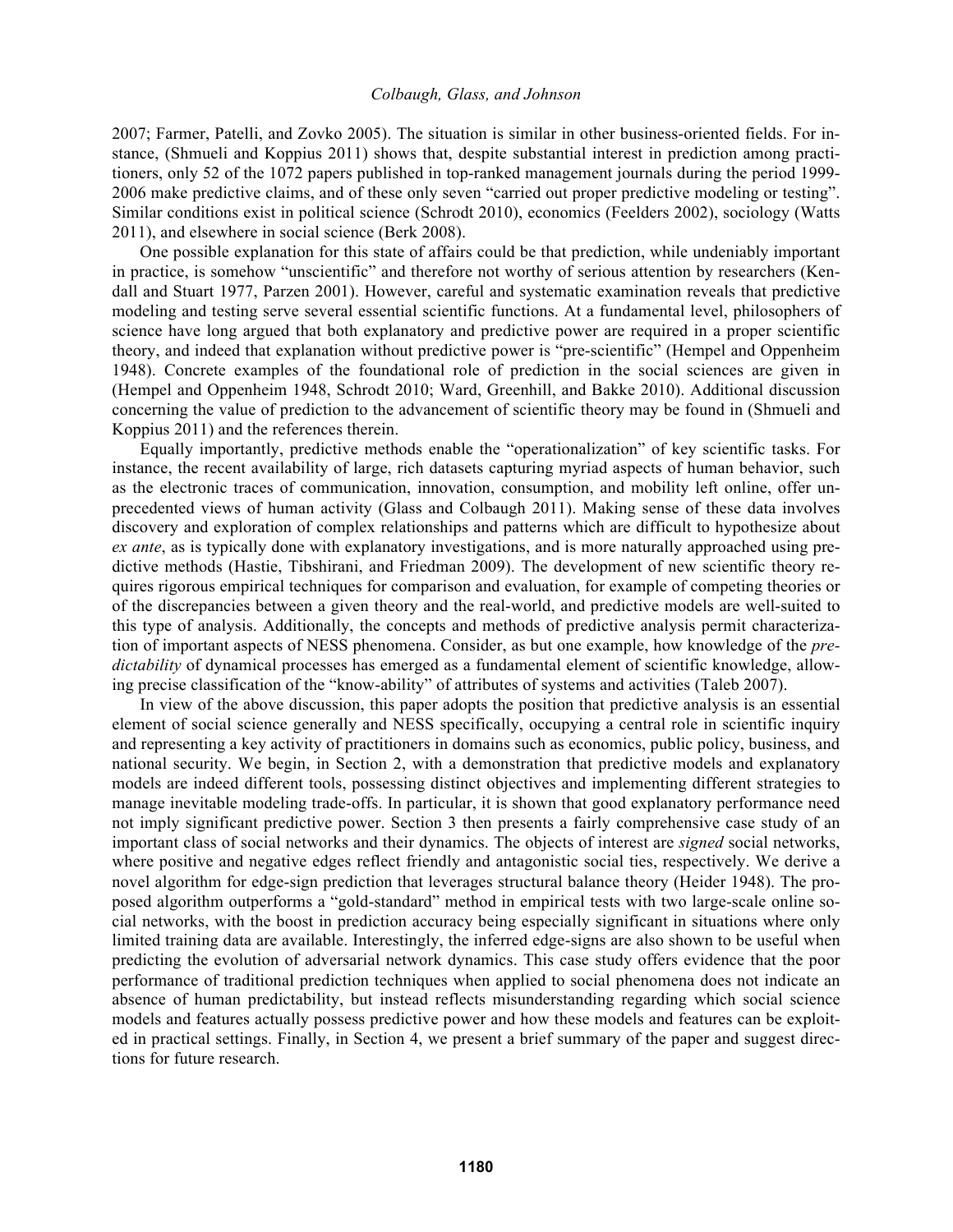# **2 PREDICTIVE V. EXPLANATORY MODELS**

This section begins by identifying key differences in the objectives of predictive and explanatory analysis, then briefly examines the "bias-variance trade-off" of statistical modeling and its implications for prediction, and finally illustrates the importance of these trade-offs through a real-world example.

# **2.1 Analysis**

In the social sciences, quantitative (e.g., statistical) models are used almost exclusively to realize explanatory goals, usually to test causal theories. In such models, a set of underlying factors which are measured by a vector of variables **X** are assumed to cause some effect of interest, quantified by the variable Y. The models are nearly always association-based, with regression models being the most common, and the approach is justified by asserting that the theory itself provides the causality. (This strategy is in contrast to one, for example, which employs a statistical method to infer causality more directly (Hastie, Tibshirani, and Friedman 2009)). Thus, in this paper, an *explanatory model* is one intended to test a causal explanation offered by social science theory. Alternatively, the goal of a *predictive model* is to predict new (e.g., future or hidden) events or activities, which in the present setup involves predicting the output Y corresponding to a newly observed set of input values **X**.

The importance of this difference in objectives lies in the well-known fact that measured observations do not provide a perfect representation of the underlying phenomena. Consider a social science theory postulating that variables  $X = [X_1, ..., X_n]^T$  cause variable Y via some relationship, and suppose that this relationship is "operationalized" in terms of a statistical model, say  $E(Y) = f(X)$  (where  $E(.)$ ) denotes expectation). In this setting, the objective of an explanatory model to uncover the true underlying relationship f(.), and the data (Y, **X**) are used to achieve that end, perhaps through regression. In contrast, in predictive modeling the focus is on the data  $(Y, X)$ , and in particular on predicting the Y corresponding to a new observation  $\bf{X}$ , and  $\bf{f}$ (.) is a tool for generating these predictions. Explanatory modeling and predictive modeling handle measurement noise differently in order to achieve these distinct goals.

As suggested above, good explanation requires an accurate estimate for f(.) while it may be the case that good prediction is obtained with a different model, perhaps one that is less "accurate" but more parsimonious. To see how this can happen, let the phenomenon of interest be described by

$$
Y = f(X) + \varepsilon,\tag{1}
$$

where  $E(\varepsilon) = 0$ , and denote by f<sub>est</sub> an estimate for f(.), for instance obtained by fitting model Y = f<sub>est</sub>(**X**) to some "training" data  $\{X_i, Y_i\}_{i=1}^n$ . Given a new observation **x**, our prediction for Y is computed as  $f_{est}(\mathbf{x})$ , and the expected mean square error (EMSE) associated with this prediction is:

$$
EMSE = E(Y - f_{est}(x))^{2}
$$
  
\n
$$
= E(Y - f(x) + f(x) - f_{est}(x))^{2}
$$
  
\n
$$
= E(Y - f(x))^{2} + E(f(x) - f_{est}(x))^{2} + 2E[(Y - f)(f - f_{est}(x))]
$$
  
\n
$$
= E(\epsilon^{2}) + E(f(x) - f_{est}(x))^{2}
$$
  
\n
$$
= E(\epsilon^{2}) + E[f(x) - E(f_{est}(x)) + E(f_{est}(x)) - f_{est}(x)]^{2}
$$
  
\n
$$
= E(\epsilon^{2}) + E(f(x) - E(f_{est}(x)))^{2} + E(E(f_{est}(x)) - f_{est}(x))^{2}
$$
  
\n
$$
+ 2E[(f(x) - E(f_{est}(x)))(E(f_{est}(x)) - f_{est}(x))]
$$
  
\n
$$
= E(\epsilon^{2}) + E(f(x) - E(f_{est}(x)))^{2} + E(E(f_{est}(x)) - f_{est}(x))^{2}.
$$
  
\n(2)

Thus the EMSE consists of three components:

- E( $\varepsilon^2$ ), the variance inherent in the phenomenon (1) this is the prediction error which results even if the model is specified correctly and estimated perfectly;
- E(f  $E(f_{est})^2$ , the square of the model bias this is the error arising from misspecification of the model;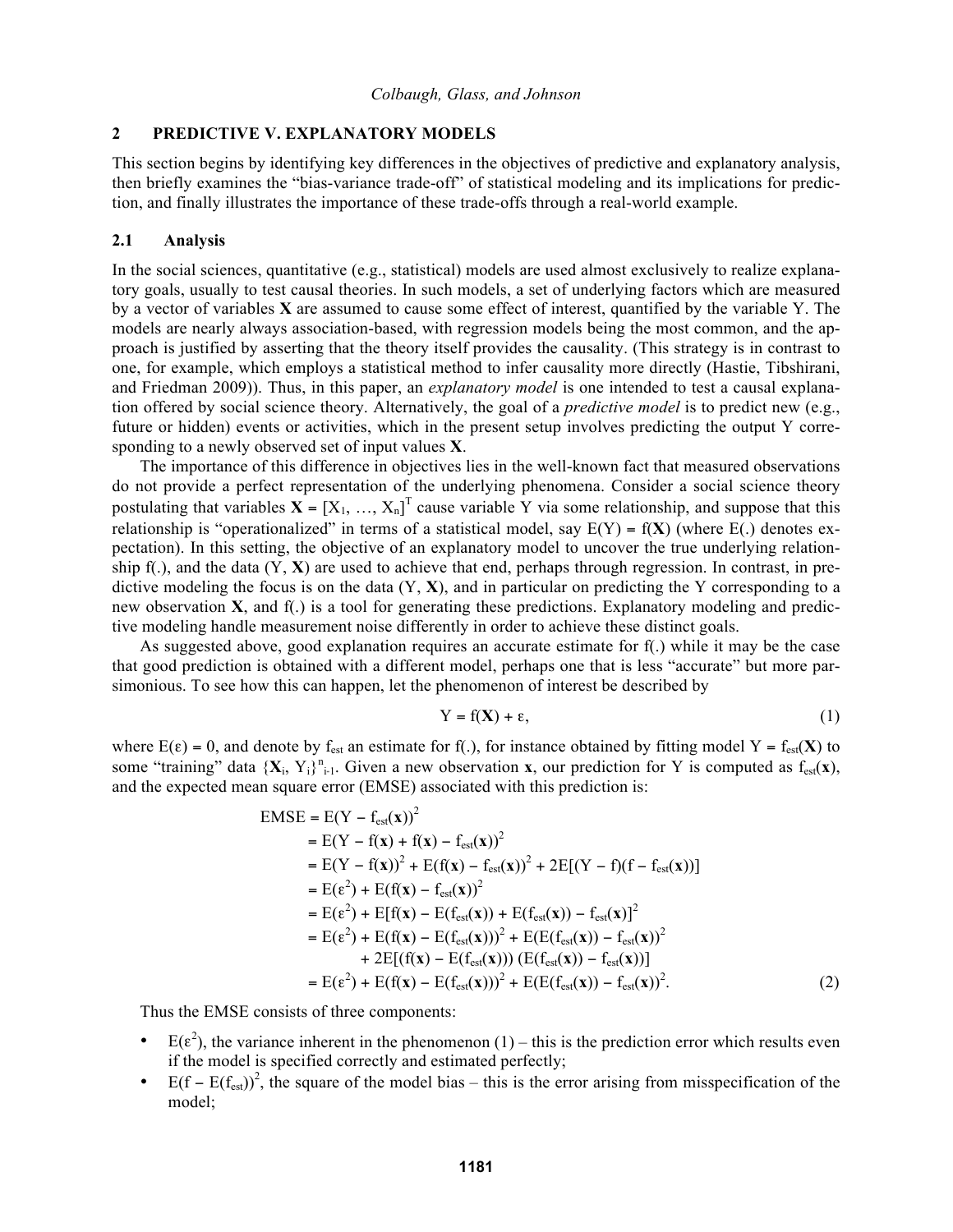• E( $E(f_{est}) - f_{est}$ )<sup>2</sup>, the variance resulting from using a sample (the training data) to estimate  $f_{est}$ (.).

The decomposition (2) quantifies the bias-variance trade-off – it is often the case that reducing model bias (second term) leads to an increase in estimation variance (third term) Hagerty and Srinivasan 1991).

In explanatory modeling, the emphasis is on minimizing model bias to obtain the most accurate representation for phenomenon (1), since this usually reflects some social theory of interest. Predictive modeling, on the other hand, seeks to minimize the combination of bias and estimation variance, which sometimes means employing misspecified models. Simple examples illustrating situations in which this occurs are discussed in (Hagerty and Srinivasan 1991; Hastie, Tibshirani, and Friedman 2009). In what follows we present a real-world example in which using simpler, less accurate, explanatory models results in improved prediction accuracy.

# **2.2 Illustrative Example**

In this subsection we illustrate the way the bias-variance trade-off can impact the performance of predictive models with a familiar real-world example of "predicting the present" – the Spam filtering problem. A common approach to the task of distinguishing legitimate and Spam email messages is to construct a prediction model of the form

$$
y = f_{class} \circ g_F(x), \tag{3}
$$

where each email message is encoded as a "bag of words" feature vector **x**∈ $\mathbb{R}^{|V|}$ , the entries of **x** are the (normalized) frequencies with which the words in the vocabulary V appear in the message,  $g_F(.)$  is some model of the email, and  $f_{\text{class}}(.)$  is the classifier, returning prediction y = −1 for legitimate email and y = +1 for Spam, respectively (Colbaugh and Glass 2012b).

It is assumed that n examples of legitimate and Spam emails  $\{x_i, y_i\}_{i=1}^n$  are available to use in building the predictor  $f_{\text{class}} \circ g_F(x)$  (where  $x_i$  are emails and  $y_i$  are the associated labels). We begin by deriving model  $h = g_F(x)$ . Let  $X \in \mathbb{R}^{n_x |V|}$  denote the matrix obtained by stacking the emails  $x_i$  as rows, and factor X using the singular value decomposition (SVD):

$$
X = \sigma_1 u_1 v_1^T + \sigma_2 u_2 v_2^T + \dots + \sigma_r u_r v_r^T
$$
  
\n
$$
\approx \sigma_1 u_1 v_1^T + \sigma_2 u_2 v_2^T + \dots + \sigma_r u_r v_r^T,
$$
 (4)

where  $\sigma_i$ ,  $u_i$ ,  $v_i$  are the singular values and (left and right) singular vectors of X, r is the rank of matrix X,  $F \le r$  is an integer, and (4) gives the optimal rank-F approximation of X (Hastie, Tibshirani, and Friedman 2009). The truncated SVD (4) of the matrix X of "training" instances allows a simple specification for the email model  $g_F(x)$ , namely  $g_F(x) = h = [v_1^T x, v_2^T x, ..., v_F^T x]^T \in \mathbb{R}^F$ . One advantage of this model for our purposes is that F provides a natural parameterization for the explanatory power of the model, with increasing F resulting in increased email model accuracy (see Figure 1).

There are a number of ways to learn the classifier  $f_{class}(.)$  from the transformed training data  $\{h_{i}, y_{i}\}_{i=1}^{n}$ , and we adopt a simple regularized least squares (RLS) approach (Hastie, Tibshirani, and Friedman 2009):

$$
f_{class}(\mathbf{h}) = sign(w^T \mathbf{h}),
$$

where **h** models the message of interest and  $w \in \mathbb{R}^F$  is the solution to the set of linear equations

$$
[\mathbf{H}^{\mathrm{T}}\mathbf{H} + \gamma \mathbf{I}_{\mathrm{F}}]\mathbf{w} = \mathbf{H}^{\mathrm{T}}\mathbf{y},
$$

and where matrix H∈ $\mathfrak{R}^{n,r}$  has email model vectors  $h_i$  for rows,  $y \in \mathfrak{R}^n$  is the corresponding vector of email labels, I<sub>F</sub> denotes the F×F identity matrix, and  $\gamma \ge 0$  is a constant.

This setup enables straightforward investigation of the bias-variance trade-off quantified in (2). As F is increased in predictive model (3), it is expected that the explanatory accuracy of the model will increase (because more terms are retained in (4)), and it is of interest to examine the impact of this increased fidelity on prediction accuracy. In order to conduct such a study, we obtained a collection of 3000 legitimate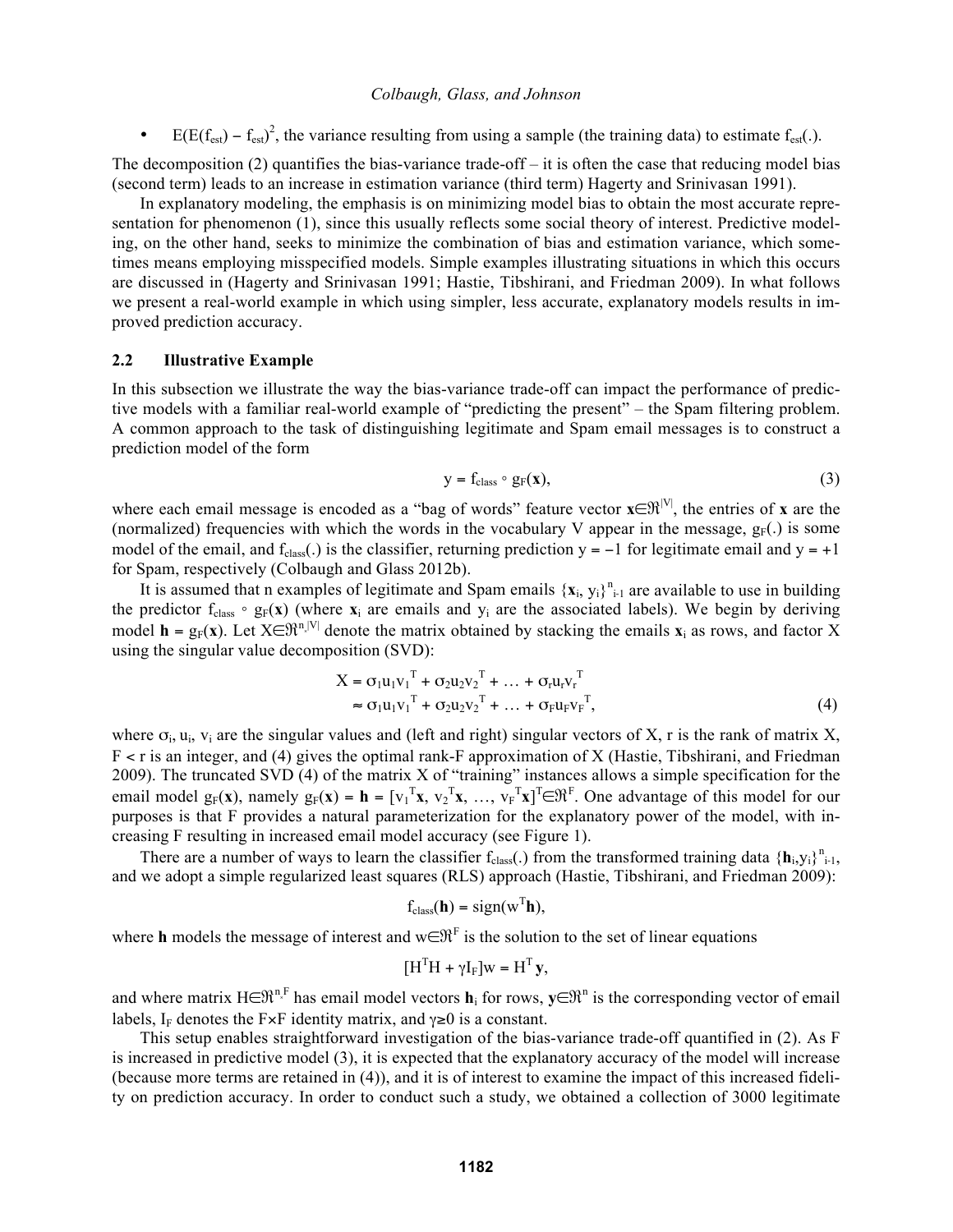emails from various publicly-available sources, and added to this corpus a set of 3000 Spam emails acquired from B. Guenter's Spam trap (Colbaugh and Glass 2012b). The resulting dataset consists of 6000 emails composed of more than 250,000 words. By removing words which occur less than five times in the entire corpus, the vocabulary V is reduced to approximately 10,000 words.

The results of the study are displayed in Figure 1. The plot at the left of the figure shows that increasing the number of terms F in the SVD expansion (4) increases the explanatory accuracy of the model, and thereby decreases the bias term in (2), as expected. (The measure of explanatory accuracy used here is the normalized Frobenius norm of the matrix difference  $X - (\sigma_1 u_1 v_1^T + \sigma_2 u_2 v_2^T + ... + \sigma_F u_F v_F^T)$ ). However, it can be seen from the plot at the right of Figure 1 that this increased model fidelity *does not* translate to increased predictive accuracy. Specifically, the plot shows how Spam/non-Spam prediction accuracy obtained with classifier (3) varies with parameter F (two-fold cross-validation on the Spam/non-Spam dataset described above). This plot reveals that the maximum accuracy is achieved with  $F \approx 25$ , and that prediction accuracy declines monotonically for larger values of F. Thus, although increasing F yields a better explanatory model, with smaller bias, this improved explanatory power comes at the cost of higher model complexity and an associated increase in estimation variance, and the latter results in reduced overall predictive power.



Figure 1: Spam/non-Spam modeling and prediction. The left plot shows that the accuracy of SVD-based email models (vertical axis) increases with the number of terms included in the SVD expansion (horizontal axis). The right plot demonstrates that this increased model fidelity does not guarantee better predictions: the accuracy of classifying emails as Spam or non-Spam (vertical axis) decreases with the number of terms retained in the SVD expansion (horizontal axis).

#### **3 CASE STUDY: PREDICTING ADVERSARIAL INTERACTIONS**

We have argued that predictive analysis is important for both the scientific development and practical applications of NESS, and have shown that good predictive models have attributes which distinguish them from the explanatory models that dominate the social sciences. In this section, we demonstrate through a case study that useful predictive analysis is *possible* to accomplish in real world settings. More precisely, this case study investigates signed social networks, where positive/negative edges reflect friendly/antagonistic social ties, and derives novel algorithms for two prediction tasks: 1.) predicting the signs of certain edges of interest (an example of "predicting the present"), and 2.) predicting the way adversarial networks will fracture under stress (an instance of "predicting the future"). Additional examples illustrating the feasibility of forming useful predictions for practically-important problems are given in (Colbaugh and Glass 2012a-c)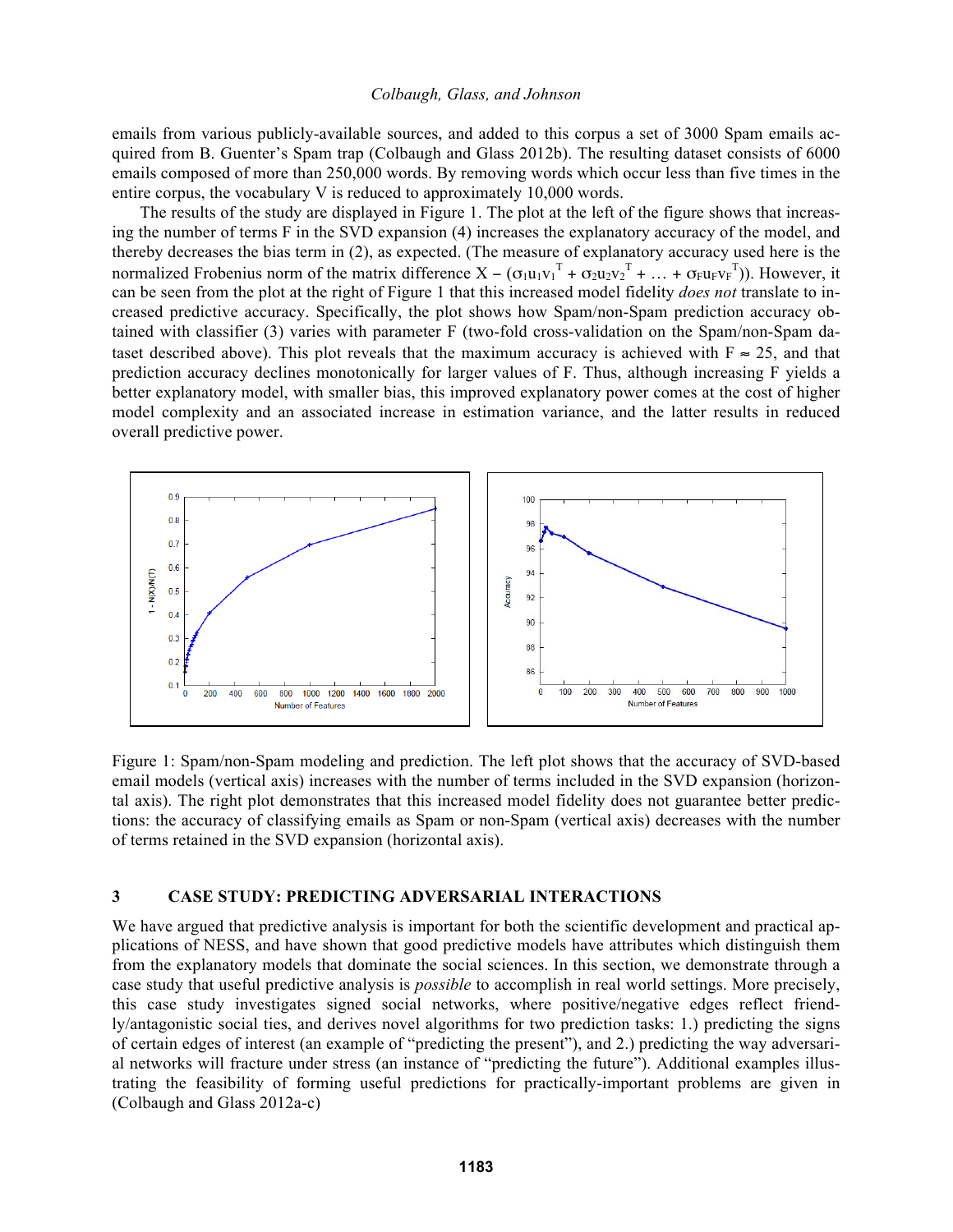# **3.1 Problem Formulation**

Social networks may contain both positive and negative relationships – people form ties of friendship and support but also of animosity or disapproval. These two types of social ties can be modeled by placing signs on the links or edges of the social network, with +1 and −1 reflecting friendly and antagonistic relationships, respectively. We wish to study the problem of predicting the signs of certain edges of interest by observing the signs and connectivity patterns of the neighboring edges. More specifically, for a directed social network  $G_s = (V, E)$  with signed edges, where V and E are the vertex and edge sets, respectively, we consider the following edge-sign prediction problem: given some edge of interest (u,v)∈E for which the edge-sign is "hidden", infer the sign of  $(u,v)$  using information contained in the remainder of the network.

It is natural to suspect that *structural balance theory* (SBT) may be useful for edge-sign prediction. Briefly, SBT posits that if w∈V forms a triad with edge (u,v), then the sign of (u,v) should be such that the resulting signed triad possessing an odd number of positive edges; this encodes the common principle that "the friend of my friend is my friend", "the friend of my enemy is my enemy", and so on (Heider 1946). Thus SBT suggests that knowledge of the signs of the edges connecting  $(u,v)$  to its neighbors may be useful in predicting the sign of  $(u,v)$ .

#### **3.2 Prediction Algorithm**

We approach the task of predicting the sign of a given edge  $(u, v)$  in the social network  $G_s$  as a machine learning classification problem. The first step is to define, for a given edge, a collection of features which may be predictive of the sign of that edge. To allow a comparison with the (gold-standard) prediction method given in (Leskovec, Huttenlocher, and Kleinberg 2010), we adopt the same two sets of features used in that study. For a given edge  $(u, v)$ , the first set of features defined in (Leskovec, Huttenlocher, and Kleinberg 2010) characterize the various triads to which  $(u,v)$  belongs. Because triads are directed and signed, there are sixteen distinct types (e.g., the triad composed of positive edge (u,w) and negative edge  $(w, v)$ , together with  $(u, v)$ , is one type). Thus the first sixteen features for edge  $(u, v)$  are the counts of each of the various triad types to which (u,v) belongs. Including these features is directly motivated by SBT. For example, if (u,v) belongs to many triads with one positive and one negative edge, it may be likely that the sign of  $(u,v)$  is negative, since then these triads would possess an odd number of positive edges and therefore be "balanced".

The second set of features defined in (Leskovec, Huttenlocher, and Kleinberg 2010) measure characteristics of the degrees of the endpoint vertices u and v of the given edge  $(u,v)$ . There are five of these features, quantifying the positive and negative out-degrees of u, the positive and negative in-degrees of v, and the total number of neighbors u and v have in common (interpreted in an undirected sense). Combining these five measures with the sixteen triad-related features results in a feature vector  $x \in \mathbb{R}^{21}$  for each edge of interest (see (Leskovec, Huttenlocher, and Kleinberg 2010) for a more thorough discussion of these features and the motivation for selecting them). The feature vector x associated with an edge  $(u, v)$ will form the basis for predicting the sign of that edge.

We wish to learn a vector  $c \in \mathbb{R}^{21}$  such that the classifier orient = sign( $c^T x$ ) accurately estimates the sign of the edge whose features are encoded in vector x. Vector c is learned, in part, from labeled examples of positive and negative edges. Additionally, the proposed learning algorithm leverages the insights of SBT. A simple way to incorporate SBT is to assemble sets F<sup>+</sup> and F<sup>−</sup> of positive and negative features, that is, sets of features which according to SBT ought to be associated with positive and negative edges, respectively. The triads to which  $(u, v)$  belongs in which the other two edges are positive are predicted by SBT to "contribute" to  $(u,v)$  being positive; thus the four features corresponding to triads with two positive labeled edges are candidates for membership in  $F_+$  (there are four such features because  $G_s$  is directed). Analogously, SBT posits that the eight features indexing triads in which exactly one of the two edges that neighbor (u,v) is positive are candidates for membership in F−. (Note that the remaining four triad features index triads in which both of the edges neighboring  $(u, v)$  are negative, and as there is less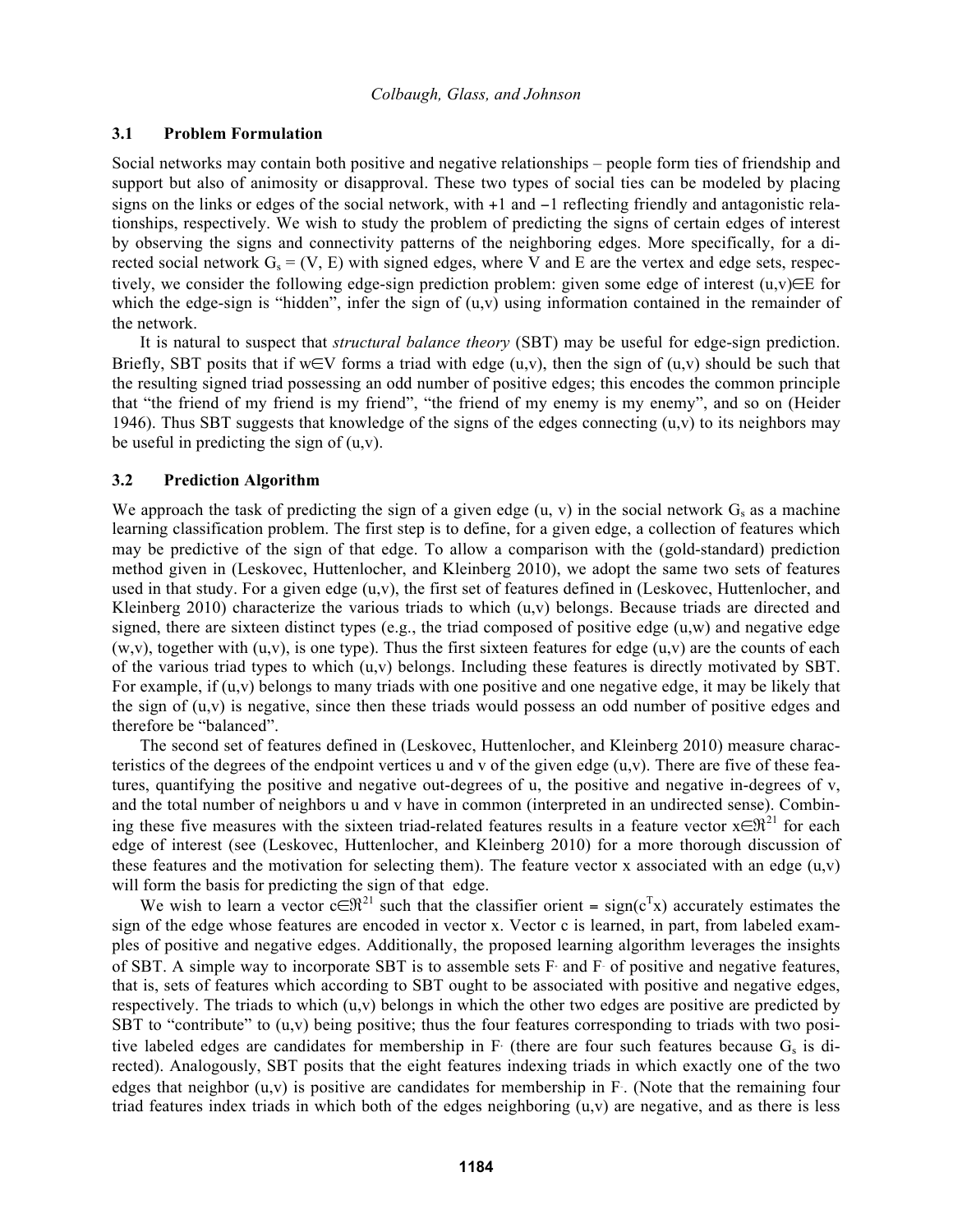empirical support for SBT in this case (Leskovec, Huttenlocher, and Kleinberg 2010) these features are not assigned to either  $F$  or  $F$ .)

We now derive a machine learning algorithm for edge-sign prediction which is capable of leveraging SBT in its learning process. The development begins by modeling the problem data as a bipartite graph  $G_b$  of edge-sign instances and features (see Figure 2). If there are n edges and 21 features, it can be seen that the adjacency matrix A for graph  $G_b$  is given by

$$
A = \begin{bmatrix} 0 & X \\ X^T & 0 \end{bmatrix}
$$
 (5)

where matrix  $X \in \mathbb{R}^{n \times 21}$  is constructed by stacking the feature vectors  $x_i$  as rows, and each '0' is a matrix of zeros.



Figure 2: Cartoon of bipartite graph data model  $G<sub>b</sub>$ , in which edge-instances (red vertices) are connected to the features (blue vertices) they contain, and link weights (black edges) reflect the magnitudes taken by the features in the associated instances.

Assume the initial problem data consists of a set of n edges, of which  $n_1 \le n$  are labeled, and a set of labeled features  $F_1 = F \cup F$ -, and suppose this label information is encoded as vectors d∈ $\mathfrak{R}^{\text{nl}}$  and w∈ $\mathfrak{R}^{\text{lFI}}$ , respectively. Let  $d_{est} \in \mathfrak{R}^n$  be the vector of estimated signs for the edges in the dataset, and define the "augmented" classifier  $c_{\text{aug}} = [d_{\text{est}}^T \ c^T]^T \in \mathbb{R}^{n,21}$  that estimates the polarity of both edges and features. Note that the quantity caug is introduced for notational convenience and is not directly employed for classification. More specifically, in the proposed methodology we learn c<sub>aug</sub>, and therefore c, by solving an optimization problem involving the labeled and unlabeled training data, and then use c to estimate the sign of any new edge of interest with the simple classifier orient=sign( $c<sup>T</sup>x$ ). Assume for ease of notation that the edges and features are indexed so that the first  $n_1$  elements of  $d_{est}$  and  $|F_1|$  elements of c correspond to the labeled data.

We wish to learn an augmented classifier  $c_{\text{aug}}$  with the following three properties: 1.) if an edge is labeled, then the corresponding entry of d<sub>est</sub> should be close to this  $\pm 1$  label; 2.) if a feature is in the set  $F_1 =$ F⋅∪F⋅, then the corresponding entry of c should be close to this  $\pm 1$  polarity; and 3.) if there is an edge  $X_{ij}$ of  $G_b$  that connects an edge x and a feature f and  $X_{ij}$  possesses significant weight, then the estimated polarities of x and f should be similar. These objectives are encoded in the following optimization problem:

$$
\min_{c_{\text{aug}}} c_{\text{aug}}^{\text{T}} L c_{\text{aug}} + \beta_1 \sum_{i=1}^{n_1} (d_{\text{est},i} - d_i)^2 + \beta_2 \sum_{i=1}^{|V_i|} (c_i - w_i)^2 \tag{6}
$$

 $\sqrt{2}$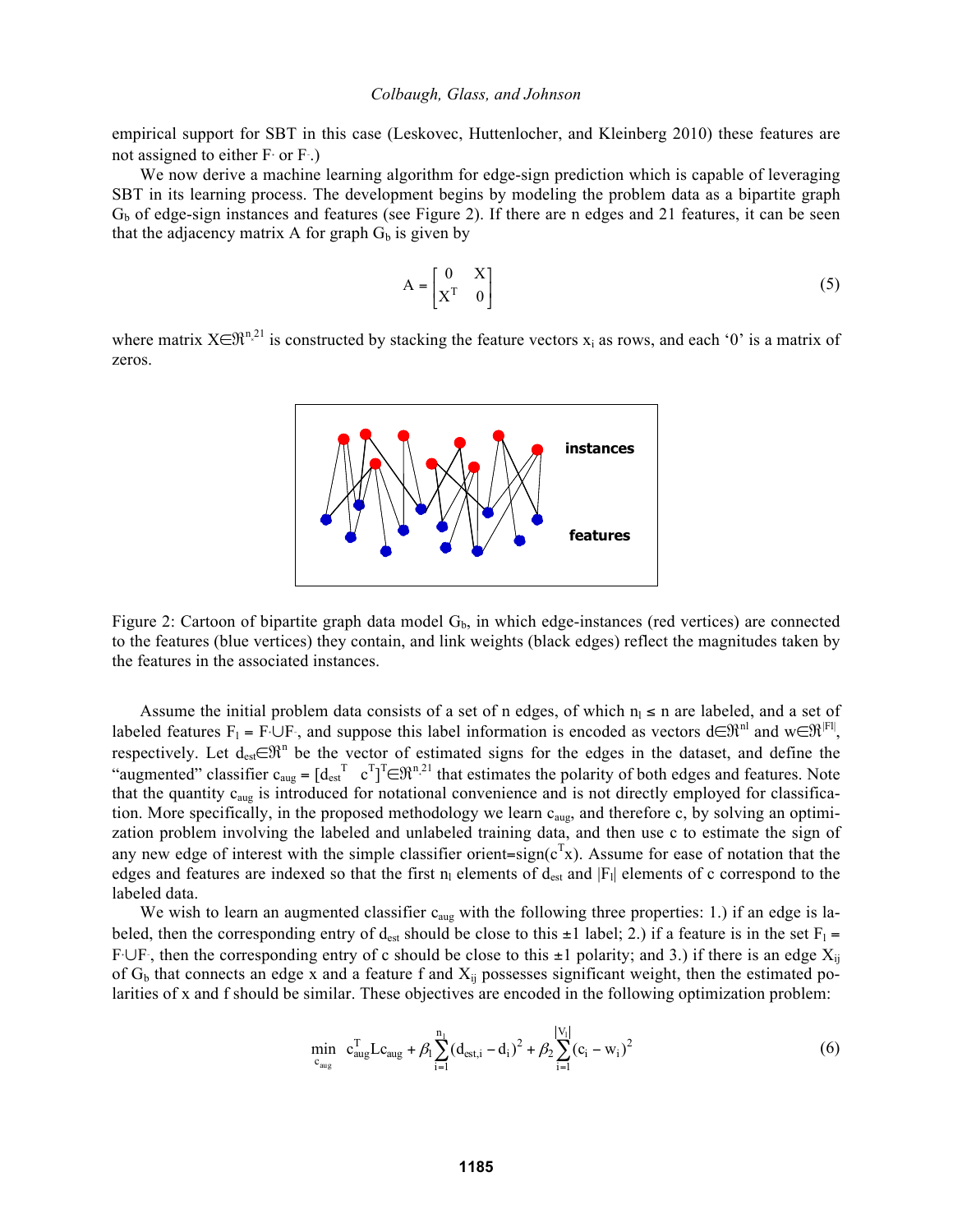where L = D − A is the graph Laplacian matrix for  $G_b$ , with D the diagonal degree matrix for A (i.e., D<sub>ii</sub> =  $\Sigma_i$ , A<sub>ij</sub>), and  $\beta_1$ ,  $\beta_2$  are nonnegative constants. Minimizing (6) enforces the three properties we seek for c<sub>aug</sub>, with the second and third terms penalizing "errors" in the first two properties. To see that the first term enforces the third property, observe that this expression is a sum of components of the form  $X_{ij}(d_{est,i} - c_j)^2$ . The constants  $\beta_1$ ,  $\beta_2$  are used to balance the relative importance of the three properties. The c<sub>aug</sub> which minimizes objective function (6) can be obtained by solving the following set of linear equations:

$$
\begin{bmatrix}\nL_{11} + \beta_1 I_{n1} & L_{12} & L_{13} & L_{14} \\
L_{21} & L_{22} & L_{23} & L_{24} \\
L_{31} & L_{32} & L_{33} + \beta_2 I_{|V_1|} & L_{34} \\
L_{41} & L_{42} & L_{43} & L_{44}\n\end{bmatrix} c_{aug} = \begin{bmatrix} \beta_1 d \\ 0 \\ \beta_2 w \\ 0 \end{bmatrix}
$$
\n(7)

where the  $L_{ii}$  are matrix blocks of L of appropriate dimension.

We summarize this discussion by sketching an algorithm for learning the proposed edge-sign prediction (ESP) classifier:

### **Algorithm ESP**

- 1. Construct the set of equations (7).
- 2. Solve equations (7) for  $c_{\text{aug}} = [d_{\text{est}}^T \ c^T]^T$  (for instance using the Conjugate Gradient method).
- 3. Estimate the sign of any new edge x of interest as: orient =  $sign(c^T x)$ .

The utility of Algorithm ESP is now examined through an example involving edge-sign estimation for two social networks extracted from the Wikipedia online encyclopedia.

# **3.3 Wikipedia Example**

This example examines the performance of Algorithm ESP for the problem of estimating the signs of the edges in two social networks extracted from Wikipedia (WP), a collectively-authored online encyclopedia with an active user community. We consider the following WP social networks: 1.) the graph of 103,747 edges corresponding to votes cast by WP users in elections for promoting individuals to the role of 'admin' (Leskovec, Huttenlocher, and Kleinberg 2010), and 2.) the graph of 740,397 edges characterizing editor interactions in WP (Maniu, Cautis, and Abdessalem 2011). In each network, the majority of the edges (≈80%) are positive. Thus we follow (Leskovec, Huttenlocher, and Kleinberg 2010) and create balanced datasets consisting of 20K positive and 20K negative edges for the "voting" network (Leskovec, Huttenlocher, and Kleinberg 2010), and 50K positive and 50K negative edges for the "interaction" network (Maniu, Cautis, and Abdessalem 2011).

This study compares the edge-sign prediction accuracy of Algorithm ESP with that of the impressive gold-standard logistic regression classifier given in (Leskovec, Huttenlocher, and Kleinberg 2010). The gold-standard algorithm is applied exactly as described in (Leskovec, Huttenlocher, and Kleinberg 2010). Algorithm ESP is implemented with parameter values  $\beta_1 = 0.1$  and  $\beta_2 = 0.5$ , and with the vector w constructed using the four "positive triad" features F+ and eight "negative triad" features F- noted above. As a focus of the investigation is evaluating the extent to which good prediction performance can be achieved even when only a limited number of labeled edges are available for training, we examine training sets which incorporate a range of numbers of labeled edges:  $n_1 = 0$ , 10, 20, 50, 100, 200.

Sample results from this study are depicted in Figures 2 and 3. Each data point in the plots represents the average of ten trials. In each trial, the edges are randomly split into equal-size training and testing sets, and a randomly selected subset of the training edges of size  $n<sub>l</sub>$  is "labeled" (i.e., the labels for these edges are made available to the learning algorithms). It can be seen that Algorithm ESP outperforms the gold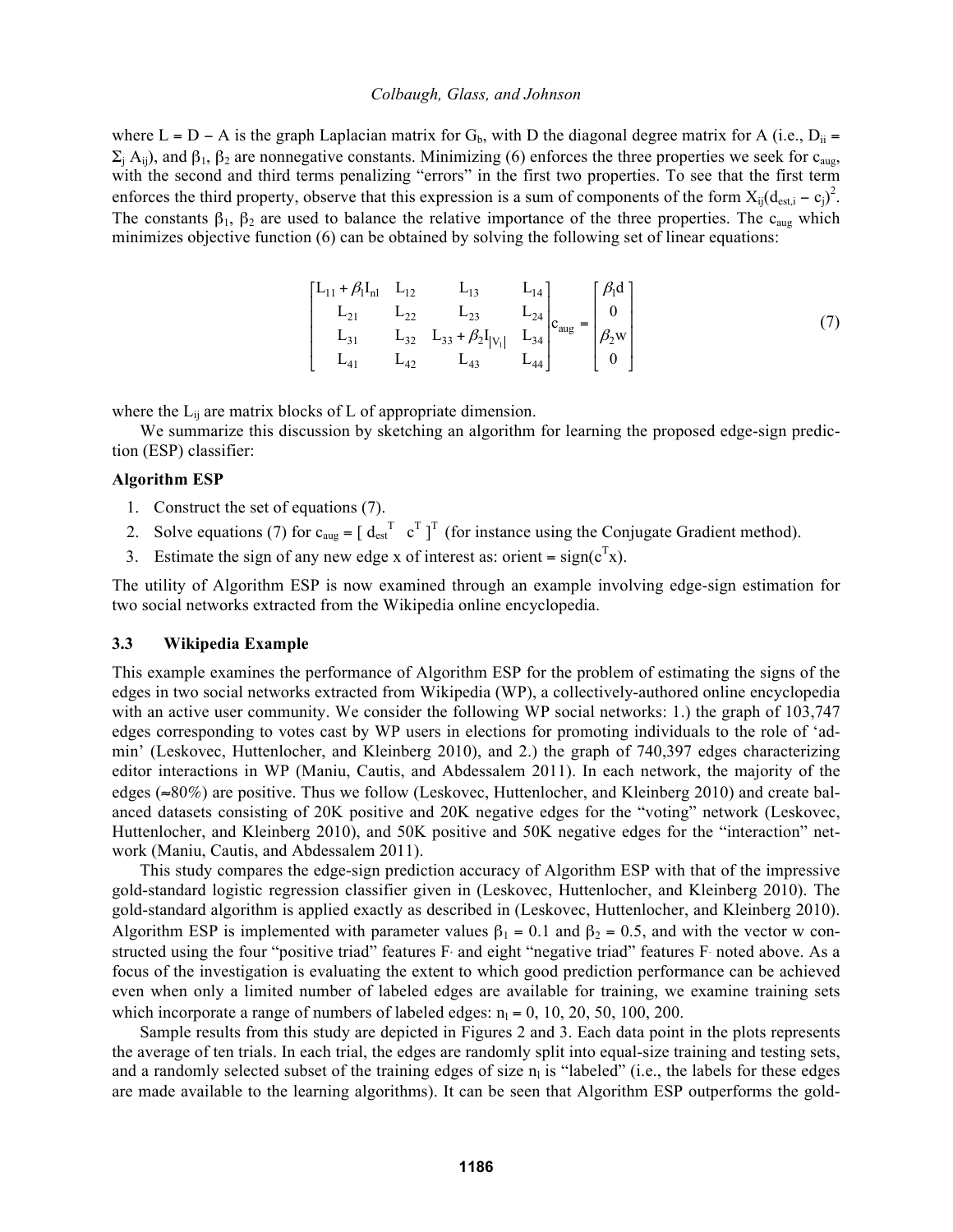standard method on both datasets, and that the improved accuracy obtained with the proposed "SBTinformed" algorithm is particularly significantly when the number of labeled training instances is small.



Figure 3: Results for WP "voting network" (left plot) and "interaction network" (right plot) studies. Each plot shows how edge-sign prediction accuracy (vertical axis) varies with the number of available labeled training instances (horizontal axis) for two classifiers: gold-standard (red) and Algorithm ESP (blue).

# **3.4 Network Fission Example**

Recently it has been proposed that structural balance theory can be used to predict the way a network of entities (e.g., individuals, countries) will split if subjected to stress (Marvel et al. 2011), a capability of relevance in many applications. Briefly, (Marvel et al. 2011) models the polarity and intensity of relationships between the entities of interest as a completely connected network with weighted adjacency matrix  $Z = Z^T \in \mathbb{R}^{n,n}$ , where matrix element  $z_{ij}$  represents the strength of the friendliness or unfriendliness between entities i and j. Note that this network model is somewhat more general than the one introduced above, in that each edge relating two individuals possesses both a sign and an intensity.

SBT is a "static" theory, positing what a stable configuration of edge-signs in a social network should look like. However, underlying the theory is a dynamical idea of how unbalanced network triads ought to resolve themselves to become balanced. A model which captures this underlying dynamics is given by the simple matrix differential equation (Marvel et al. 2011)

$$
dZ/dt = Z^2, \quad Z(0)=Z_0.
$$
 (8)

To see the connection between these dynamics and SBT, observe that (8) specifies the following dynamics for entry  $z_{ii}$ :

$$
dz_{ij}/dt = \sum_k z_{ik} z_{kj}.
$$

Thus if triad  $\{i,j,k\}$  is such that  $z_{ik}$  and  $z_{ki}$  have the same sign, the participation of  $z_{ij}$  in this triad will drive  $z_{ij}$  in the positive direction, while if they have opposite signs then  $z_{ij}$  will be driven in the negative direction. These dynamics therefore favor triads with an odd number of positive edge-signs, consistent with SBT (Heider 1946).

The paper (Marvel et al. 2011) proves that, for generic initial conditions  $Z_0$ , system (8) evolves to a balanced pattern of edge-signs in finite time; the balanced configuration is guaranteed to be composed of either all positive edges or two all-positive cliques connected entirely by negative edges. These configurations can be interpreted as predictions of the way a social network described by  $Z_0$  will fracture if subject-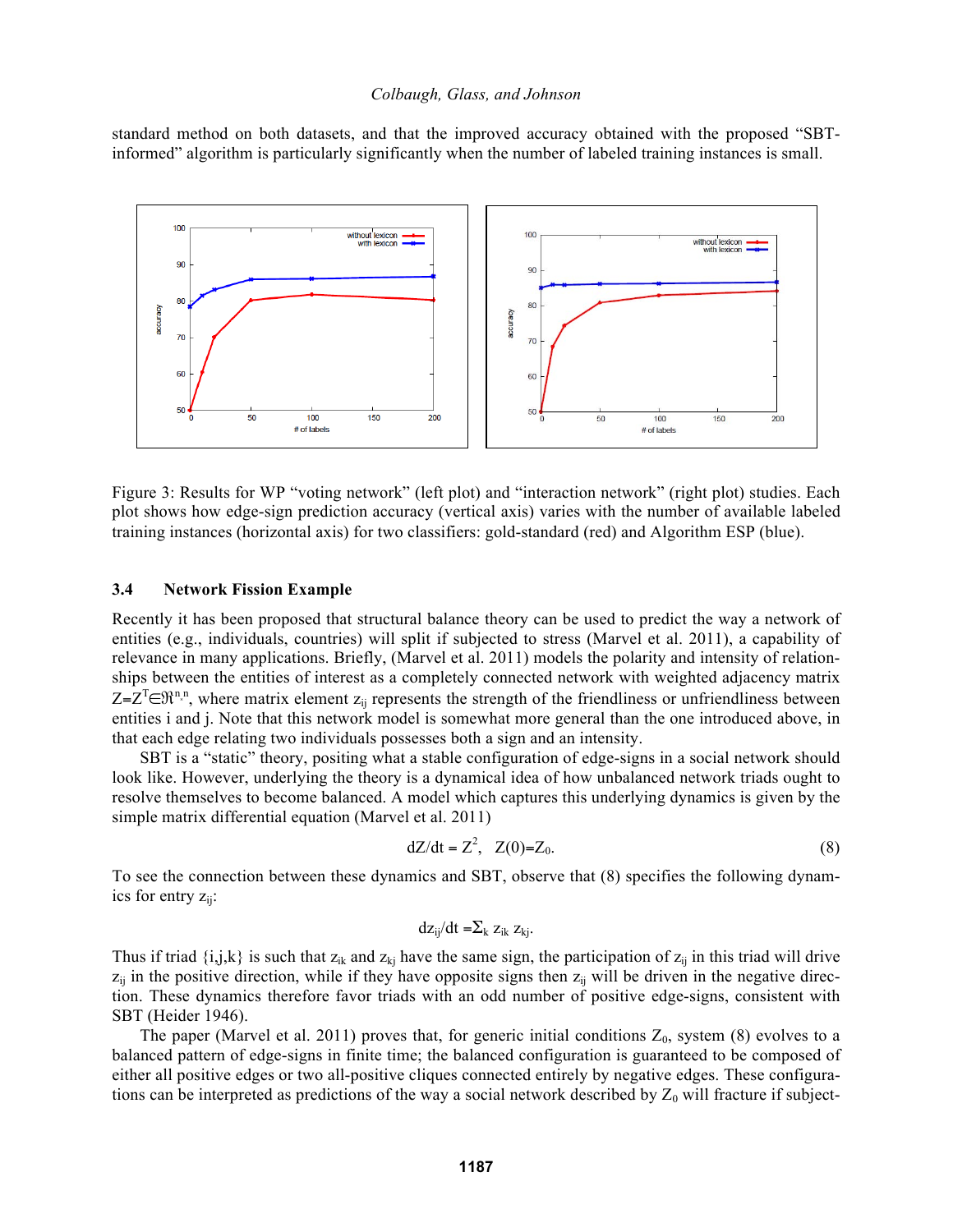ed to sufficient stress. More precisely, given a model  $Z_0$  for a signed social network, model (8) can be used as the basis for the following two-step procedure for predicting the way the network will fracture: 1.) integrate (8) forward in time until it reaches singularity  $Z_s$  (this singularity will be reached in finite time), and 2.) interpret  $Z_s$  as defining a split of the network into two groups, where each group has all positive intra-group edges and the inter-group edges are all negative (and where one of the groups could be empty). See Figure 4 for an illustration of the dynamics of system (8).



Figure 4: SBT dynamics. Simulation of model (8) initialized at the (scaled) "propensity" matrix given in (Axelrod and Bennett 1993) (horizontal axis is time and vertical axis is edge-weight).

Remarkably, (Marvel et al. 2011) shows that predictions obtained in this manner are in excellent agreement with two real-world cases of group fracture for which there is empirical data: the division of countries into Allied and Axis powers in World War II (Axelrod and Bennett 1993), and the split of the well-studied Zachary Karate Club into two smaller clubs (Zachary 1977). However, the analysis presented in (Marvel et al. 2011) requires that matrix  $Z_0$  be completely known, that is, that all of the "initial" relationships  $z_{ii}(0)$  between entities be measurable. Such comprehensive data are not always available in practical applications.

We have found that the requirement that relationship matrix  $Z_0$  be perfectly known can be relaxed by using Algorithm ESP. More specifically, given a subset of the relationship data, the remaining weighted edge-signs can be predicted using Algorithm ESP, and these estimates  $Z_0$  can be used in place of  $Z_0$  when initializing (8). We have tested this procedure using the relationship network proposed in (Axelrod and Bennett 1993) for 17 key countries involved in World War II. This investigation demonstrates that accurate prediction of which countries would eventually join the Allied forces and which would become Axis members can be made with less than 15% of the edge-signs known in advance. For example, data for only the relationships maintained by Germany and the USSR is sufficient to enable correct prediction of the ultimate alignment of all countries except Portugal.

# **4 CONCLUSIONS**

This paper argues that predictive analysis is: 1.) an essential element of NESS, 2.) different from the more familiar task of explanatory modeling, and 3.) possible to achieve in important real-world applications. Future work will include predictive analysis of "complex contagion" events (Centola 2010, Colbaugh and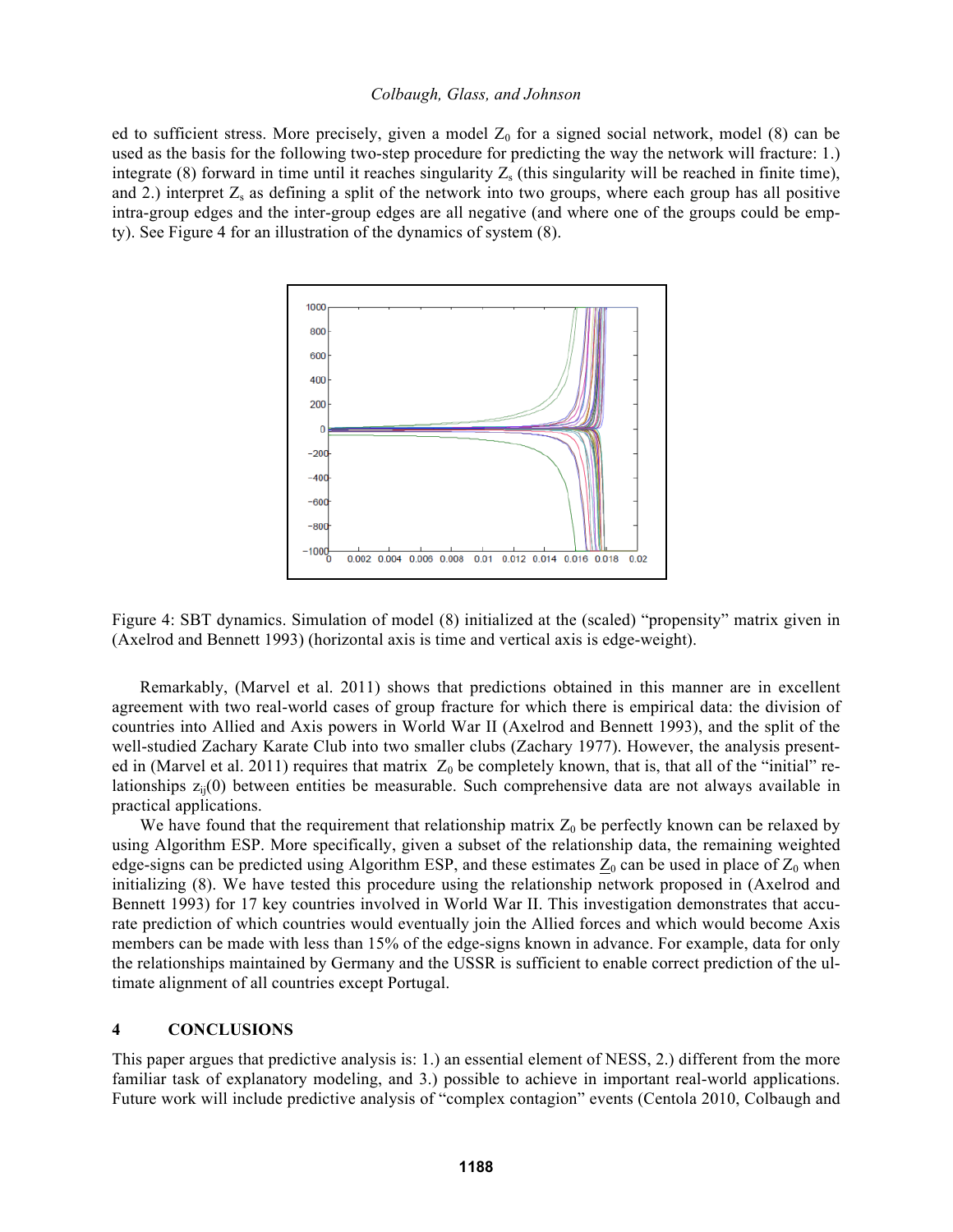Glass 2012a), involving the propagation of behaviors that are costly or controversial, and of various forms of adversarial dynamics.

### **ACKNOWLEDGMENTS**

This work was supported by the U.S. Department of Defense, The Boeing Company, and the Laboratory Directed Research and Development Program at Sandia National Laboratories. We thank Chip Willard of the U.S. Department of Defense and Anne Kao of Boeing for numerous helpful discussions on aspects of this research.

# **REFERENCES**

- Axelrod, R. and D. Bennett, "Landscape theory of aggregation", *British J. Political Science*, Vol. 23, pp. 211-233, 1993.
- Berk, R., *Statistical Learning from a Regression Perspective*, Springer, New York, 2008.
- Centola, D., "The spread of behavior in an online social network experiment", *Science*, Vol. 329, pp. 1194-1197, 2010.
- Choi, H. and H. Varian, "Predicting the present with Google Trends", SSRN Preprint, April 2009.
- Colbaugh, R., "Arctic ice, George Clooney, lipstick on a pig, and insomniac fruit flies: Combining KD and M&S for predictive analysis", *Proc. ACM KDD '11*, San Diego, CA, August 2011.
- Colbaugh, R. and K. Glass, "Proactive defense for evolving cyber threats", *Proc. 2011 IEEE ISI*, Beijing, China, July 2011.
- Colbaugh, R. and K. Glass, "Leveraging sociological models for prediction, Parts I and II", *Proc. 2012 IEEE ISI*, Washington, DC, June 2012.
- Colbaugh, R. and K. Glass, "Predictive defense against evolving adversaries", *Proc. 2012 IEEE ISI*, Washington, DC, June 2012.
- Colbaugh, R. and K. Glass, "Early warning analysis for social diffusion events", *Security Informatics*, Vol. 1, 2012 (in press).
- Farmer, J., P. Patelli, and I. Zovko, "The predictive power of zero intelligence in financial markets", *Proc National Academy of Sciences USA*, Vol. 102, pp. 2254-2259, 2005.
- Feelders, A. "Data mining in economic sciences", In *Dealing with the Data Flood*, pp. 166-175, 2002.
- Glass, K. and R. Colbaugh, "Web analytics for security informatics", *Proc. 2011 IEEE EISI*, Athens, Greece, September 2011.
- Hagerty, M. and S. Srinivasan, "Comparing the predictive powers of alternative multiple regression models", *Psychometrika,* Vol. 56, pp. 77-85, 1991.
- Hastie, T., R. Tibshirani, and J. Friedman, *The Elements of Statistical Learning*, Second Edition, Springer, New York, 2009.
- Heider, F., "Attitudes and cognitive organization", *J. Psychology*, Vol. 21, pp. 107-112, 1946.
- Hempel, C. and P. Oppenheim, "Studies in the logic of explanation", *Philosophy of Science*, Vol. 15, pp. 135-175, 1948.
- Kendall, M. and A. Stuart, *The Advanced Theory of Statistics*, Fourth Edition, Griffin, London, 1977.
- Leskovec, J., D. Huttenlocher, and J. Kleinberg, "Predicting positive and negative links in online social networks", *Proc WWW 2010*, Raleigh, NC, April 2010.
- Maniu, S., B. Cautis, and T. Abdessalem, "Building a signed network from interactions in Wikipedia", *Proc. DBsocial '11*, Athens, Greece, June 2011.